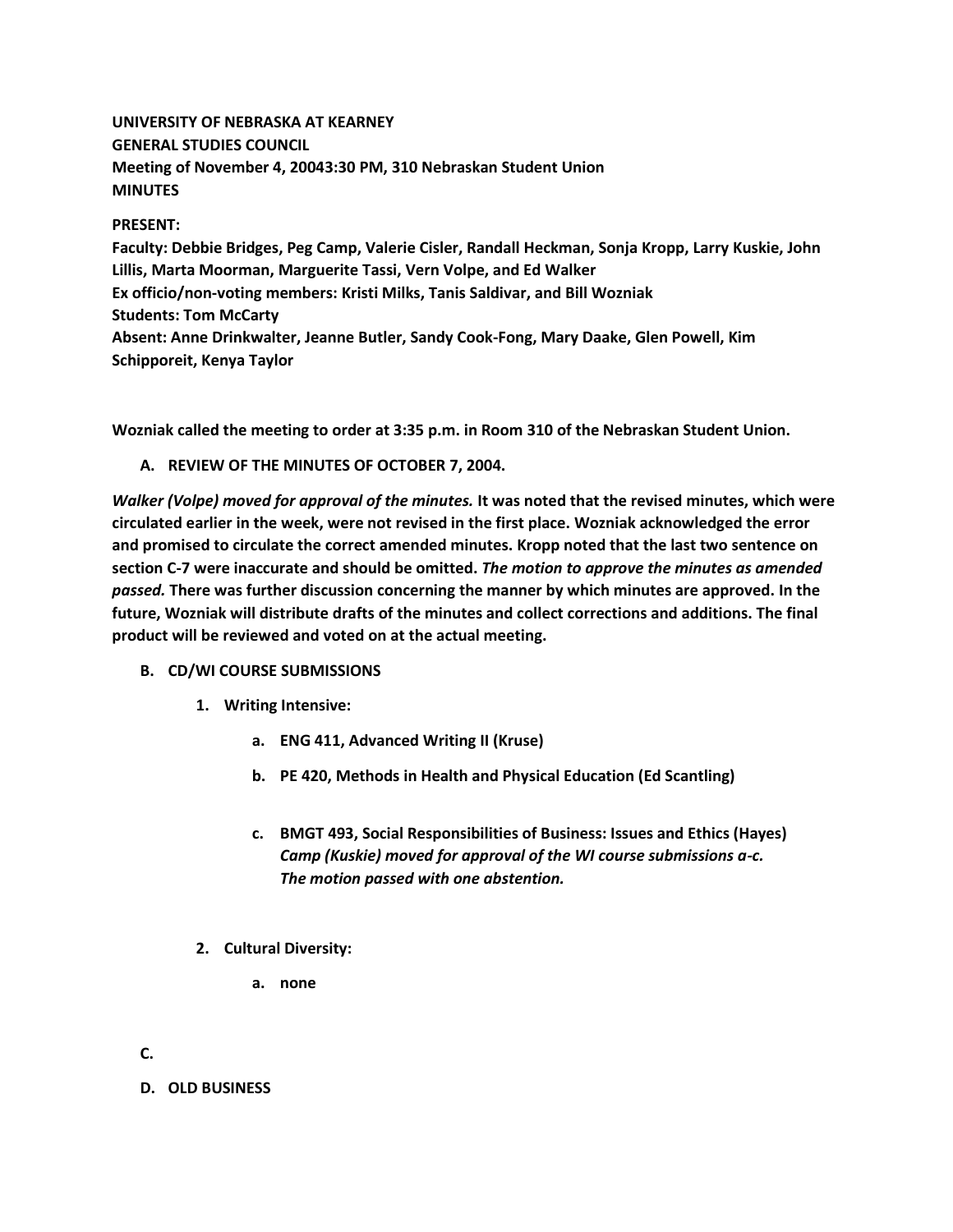#### **1. WI Cleanup:**

**a. none**

#### **2. CD Cleanup:**

- **a. none**
- **3. Notification of new WI course-instructor assignments** 
	- **a. none**
- **4. Notification of new CD course-instructor assignments** 
	- **a. none**
- **5. General Studies Assessment Update Wozniak said he is moving forward on the 9-point assessment plan for the General Studies Program. Work on the focus group discussions for each College (item #9) may involve the Council members soon. He will keep everyone posted.**
- **6. Update on Proposal to move WI/CD course governance Wozniak said the WI/CD proposal will be discussed at the Faculty Senate meeting this evening. The initial proposal from the General Studies prompted the Senate to request a clarification of the options for WI and CD governance from the executive committee. Faculty Senate President Bridges then presented a report to the Senate that included 3 governance options; (a) leave the governance as is--with the General Studies Council, (b) move the governance to a different existing committee, such as Academic Affairs or the appropriate College Committees, or (c) create a new committee. Heckman indicated the Math Department discussed the issue extensively and voted to formally support the present governance structure (WI and CD in General Studies.)**
- **7. Liberal Studies at UNK** 
	- **a. Status of proposal concerning Fine Arts & Humanities courses** *Cisler (Kuskie) moved the following proposal: "The College of Fine Arts and Humanities requests that the FAH General Studies Proposal of October 7, 2004, be distributed to and reviewed by members of the respective Educational Policy Committees and Deans of the four UNK campus colleges and that responses be submitted to the General Studies Council, in writing, by January 31, 2005, for distribution to its members for discussion at the February 3, 2005 General Studies Council meeting."*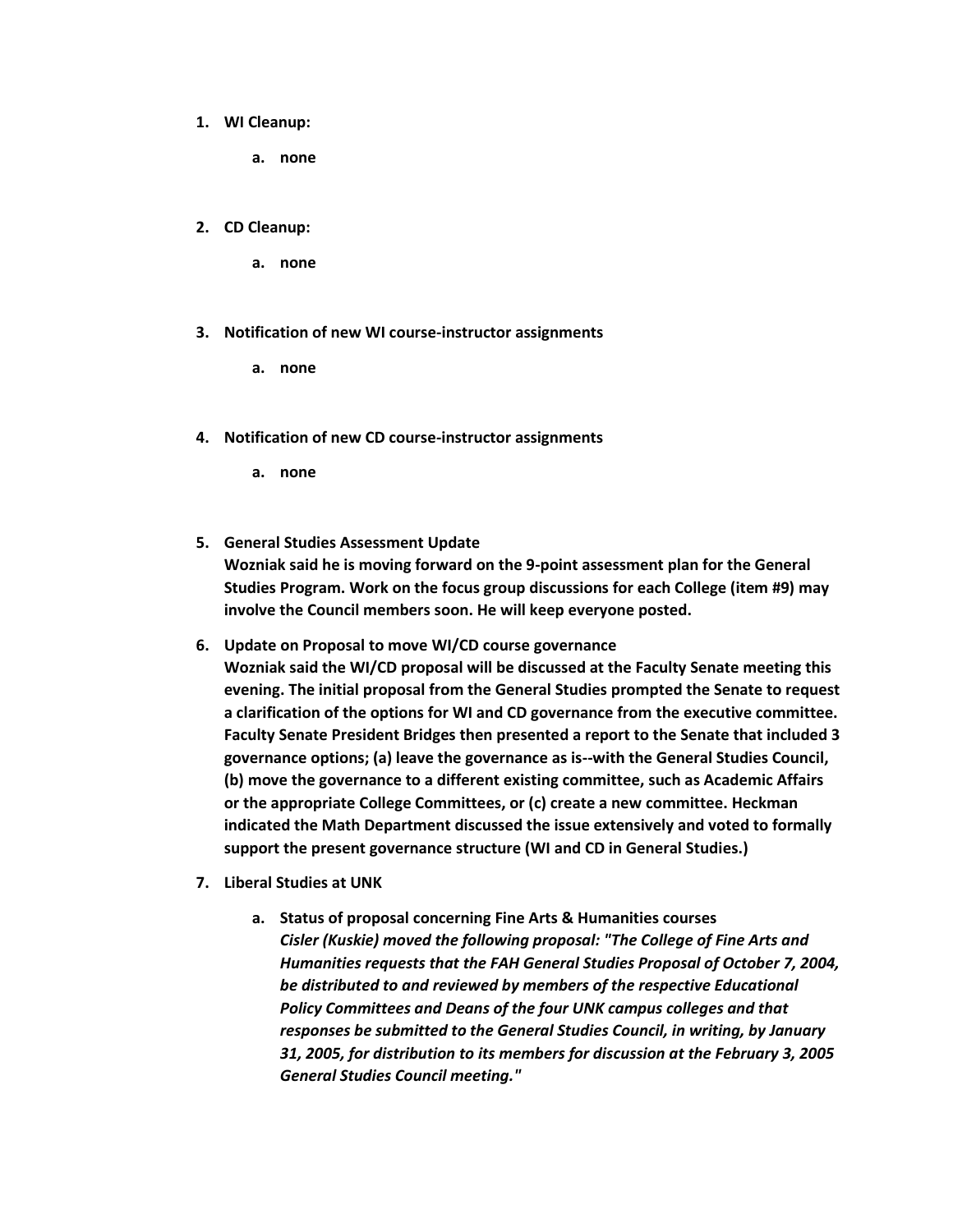- **b. Volpe presented another proposal that removed the statement** *"-Students may select courses from History or historically-based courses offered in the College of Fine Arts & Humanities."* **under the History Perspective. Kuskie and Cisler agreed to the friendly amendment that both proposals be forwarded to the Ed Policy Committees and the Deans. It was suggested that in sending the proposals the Director clearly state that the General Studies Council is seeking information from the campus but has not endorsed either proposal. [Both](http://www.unk.edu/academicaffairs/generalstudies/index.php?id=3822)  [proposals](http://www.unk.edu/academicaffairs/generalstudies/index.php?id=3822) are attached to these minutes.** *The motion passed with one abstention.*
- **E.**
- **F. NEW BUSINESS**
	- **1. none**
- **G. MISCELLANEOUS**

*Lillis (Bridges) moved to adjourn. Motion passed at 4:56 pm.*

**H. NEXT MEETING**

**The next General Studies Council meeting is scheduled for December 2 at 3:30--310 Nebraskan Union.**

**Subcommittee meetings:**

**Assessment Monday, November 15 at 1:30 (2122 FDHL)**

- **CD Tuesday, November 16 at 3:30 (2122 FDHL)**
- **WI Thursday, November 18 at 2:30 (2122 FDHL)**

**Attachment: College of Fine Arts and Humanities:**

**[Proposal A: Proposal to Implement Recommendations of the 2001 Academic Program](http://www.unk.edu/academicaffairs/generalstudies/index.php?id=3822) [Proposal B: Proposed General Studies Revision in Humanities, 11/04/04 Review, October 7, 2004](http://www.unk.edu/academicaffairs/generalstudies/index.php?id=3822#B)**

Attachment: College of Fine Arts and Humanities:

**Proposal A: College of Fine Arts and Humanities Proposal to Implement Recommendations of the 2001 Academic Program Review October 7, 2004**

Background: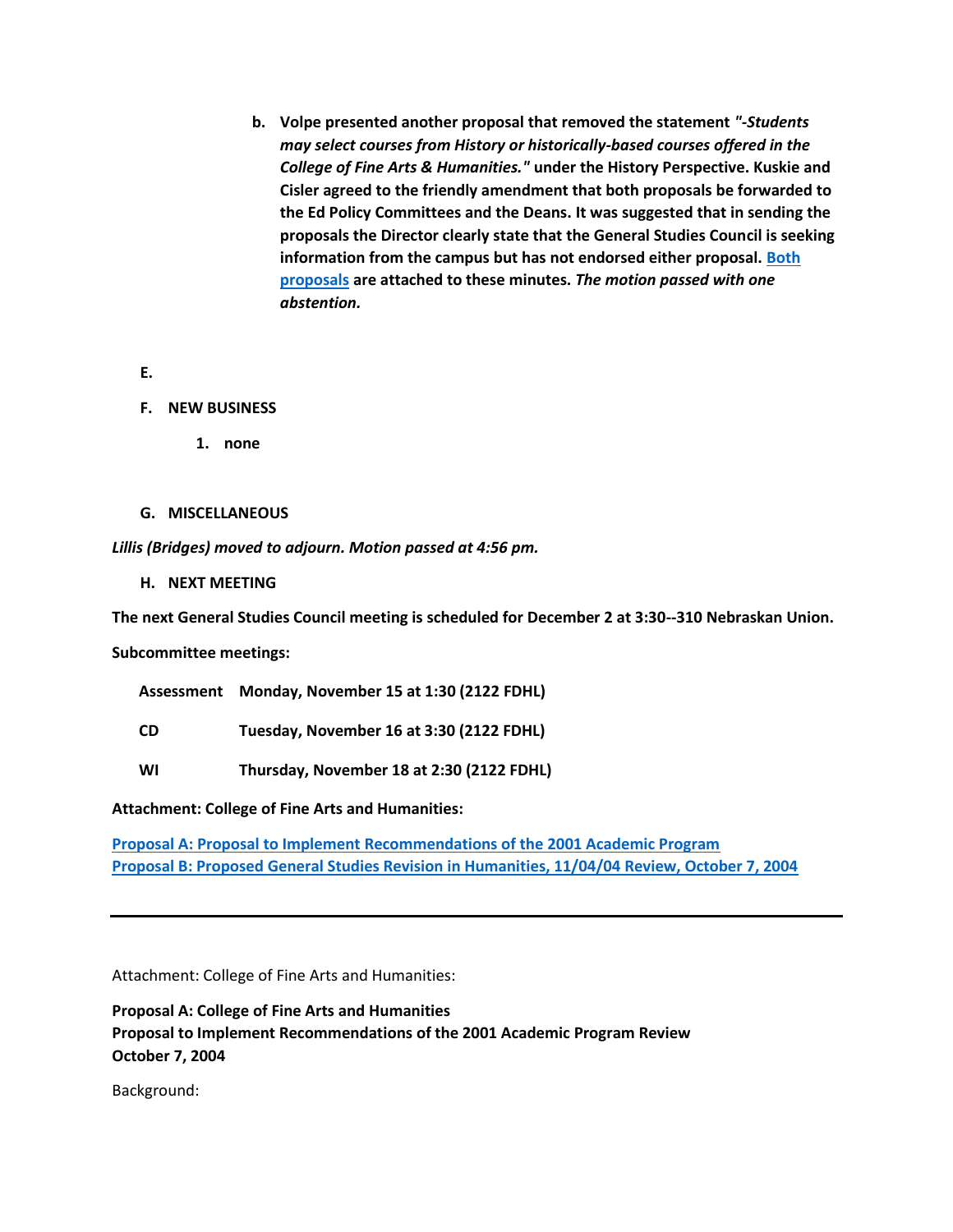During the April 2004 meeting, the General Studies Council unanimously approved that recommendations and concerns of the 2001 General Studies Academic Review Report pertaining to the College of Fine Arts and Humanities would be referred to the college for discussion, and that suggested changes be presented to the Council during the 2004 October meeting.

Specific issues to be addressed are the following:

- Recommendation II.2: The University should make several immediate modifications to the General Studies Program that will enhance student learning: add foreign languages as a strand of the Humanities category.
- Structure of the GS Program Issue III. 1: Why is philosophy the sole discipline within the Humanities category that students may avoid? Students are currently required to complete Humanities' coursework in literature, aesthetics and history-but not in philosophy. What are the justifications for marginalizing philosophy in this manner?
- Structure of the GS Program Issue III.6: Why is the historical perspective considered part of the Humanities category when the Department of History is housed in the College of Natural and Social Sciences?
- Following an extensive study of the FAH offerings in the General Studies Program by GS representatives and members of the College Council, the group supports the following configuration (italics represent proposed changes):
- A. English language (9 hours)
	- a. ENG 101

-Students with an ACT score of 30 or above do not have to take ENG 101. *They may take a Fine Arts or Humanities elective in its place.* (Rationale 1) -Students with a grade of B or above in ENG 101 may take a foreign language instead of ENG 102

- b. ENG 102
- c. SPCH 100
- B. Fine Arts  $\sim$  Aesthetics (3-6 hours) (Rationale 2)
	- a. Art  $(0 6)$
	- b. Dance (0 6)
	- c. Music (0 6)
	- d. Theatre (0 6)
- C. Humanities (9 15 hours from at least three separate categories) (Rationale 3)
	- a. Literary perspectives *(0 - 6)*
	- b. *b. Foreign languages (0 - 6) -Students taking a beginning language other than the one they studied in high school may count a 5-hour introductory course and a i-hour cultural component toward general*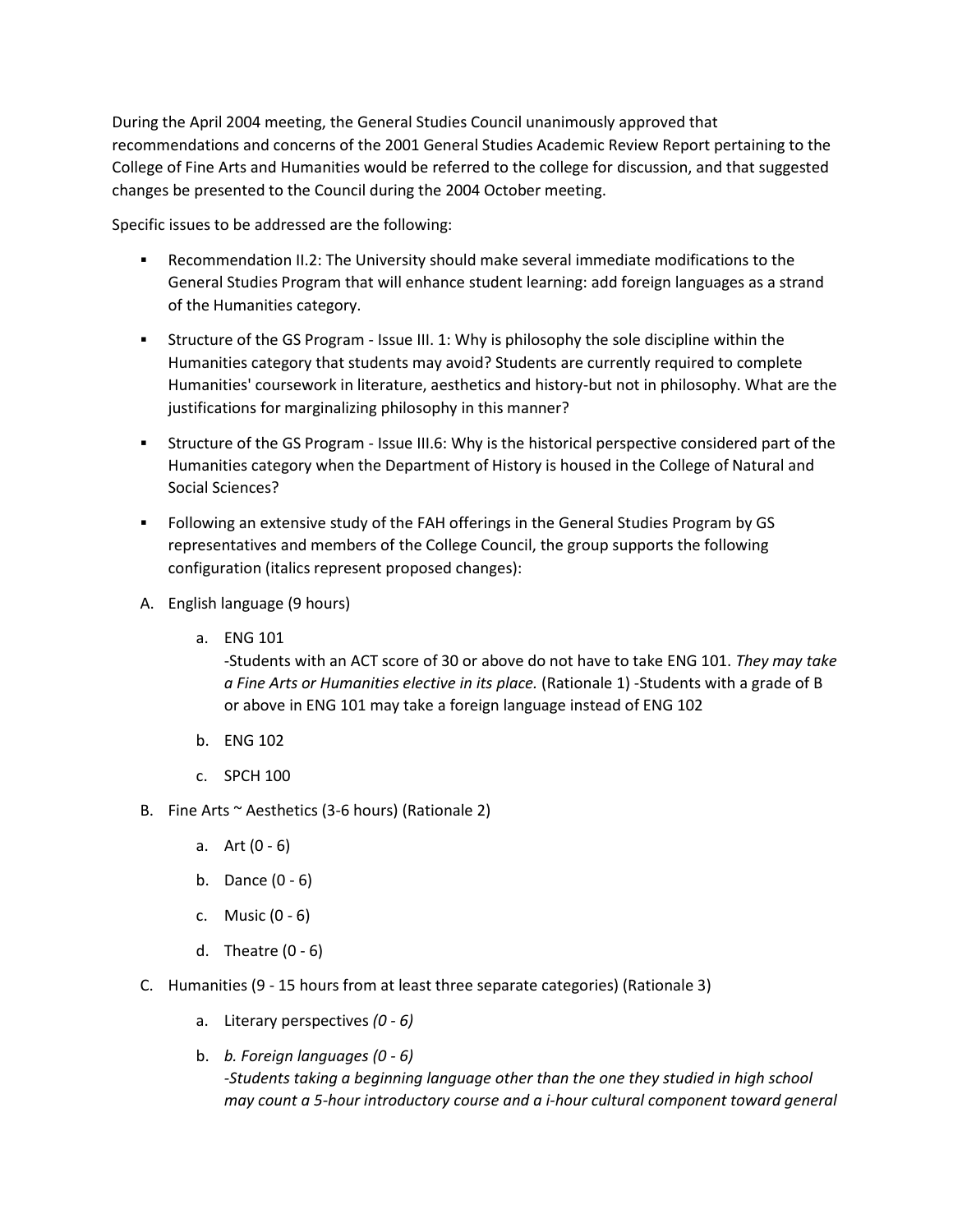*studies. Students taking intermediate level language may count up to two 3-hour courses toward general studies.*

- c. Historical perspectives *(0 - 6) -Students may select courses from History or historically-based courses offered in the College of Fine Arts & Humanities.*
- d. Philosophical perspectives *(0 - 6)*

## Rationale:

5. (1) Since the implementation of placement strategies to assign composition courses effectively, students with an ACT score of 30 or above are able to substitute any course in the GS program as an elective. The suggested change guarantees that students maintain a minimum of hours in the Fine Arts or Humanities categories.

6. (2) The creation of a separate Fine Arts category allows for its four disciplines - Art, Dance, Music and Theatre - to be presented as a significant component of the College of Fine Arts & Humanities. The category receives emphasis in a manner similar to the division of the College of Natural and Social Sciences into three distinct categories: Category IV Mathematics, Statistics and Computer Science 36 hrs; Category V Natural Sciences 7-15 hrs, and Category VI Social and Behavioral Sciences 9-15 hrs.

7. (3) As recommended by the APR report, significant proposed changes in Category III Humanities include the insertion of Foreign Languages as a strand as well as the elimination of specific requirements within the category. Students would be able to select the nine hours according to their interests or requirements for the major, with the only restriction being that a minimum of three sections would be covered.

Facilitating equal representation (0-6 hrs.) for four disciplines - Literature, Foreign languages, History and Philosophy - also addresses concerns by the APR which questioned why certain departments were favored for requirements while others marginalized. The suggested format change presents the Humanities category in a format parallel to Category V Natural Sciences and the proposed Category II Fine Arts.

The proposed format also accommodates the curious position of History (housed in the College of Natural and Social Sciences) in the Humanities category. Since it is reasonable for courses (regardless of the originating department) offered in the categories representing the College of Fine Arts and Humanities to conform to the purposes, guidelines, and methods of the "humanities," this understanding is the condition for accommodating courses from a department or departments outside the college.

### **Proposal B: Proposed General Studies Revision in Humanities, 11/04/04**

Resolution: The Fine Arts and Humanities proposal includes a statement to the effect that "historybased" courses can be included in the History Perspective provided such courses are offered in the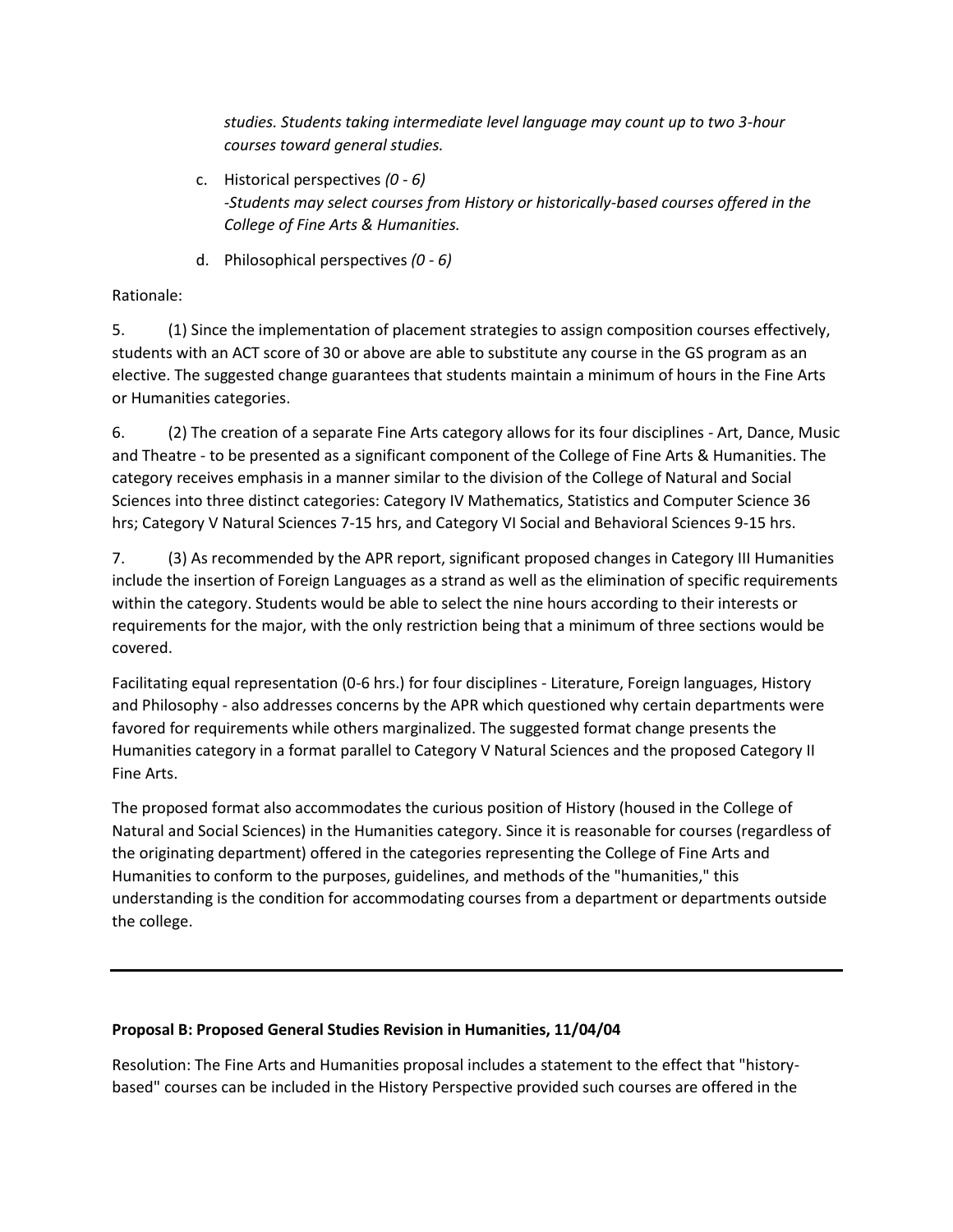College of Fine Arts and Humanities. This statement does not conform to the structure, style, or philosophy of the General Studies program as it currently exists and thus should be deleted.

Beyond this, the amended proposal deserves further study and comment from the appropriate College bodies. The proposal should be forwarded to the Colleges' Educational Policy Committees and Council of Chairs for specific recommendations.

During the February 3, 2005 General Studies Council meeting, college representative should be prepared to report on their College's recommendations to the following:

- 1. Does this College approve of the proposed changes to the Humanities curriculum? Are other changes to the proposal necessary?
- 2. How does this revision affect the remainder of the General Studies Program? How should the General Studies Council proceed in this regard?
- 3. Should changes be recommended, what should be the timeline for discussion, approval, and eventual implementation of the change? Which campus entities should be consulted

Revised proposal for Discussion

- A. English language (9 hours)
	- a. ENG 101

-Students with an ACT score of 30 or above do not have to take ENG 101.*They may take a Fine Arts or Humanities elective in its place.* (Rationale 1)-Students with a grade of B or above in ENG 101 may take a foreign language instead of ENG 102

- b. ENG 102
- c. SPCH 100
- B. *Fine Arts ~ Aesthetics* (3-6 hours) (Rationale 2)
	- a. Art (0 6)
	- b. Dance (0 6)
	- c. Music (0 6)
	- d. Theatre (0 6)
- C. Humanities (9 15 hours from at least three separate categories) (Rationale 3)
	- a. Literary perspectives *(0 - 6)*
	- b. Foreign languages (0 6) *-Students taking a beginning language other than the one they studied in high school may count a 5-hour introductory course and a i-hour cultural component toward general studies. Students taking intermediate level language may count up to two 3-hour courses toward general studies.*
	- c. Historical perspectives *(0 - 6)*